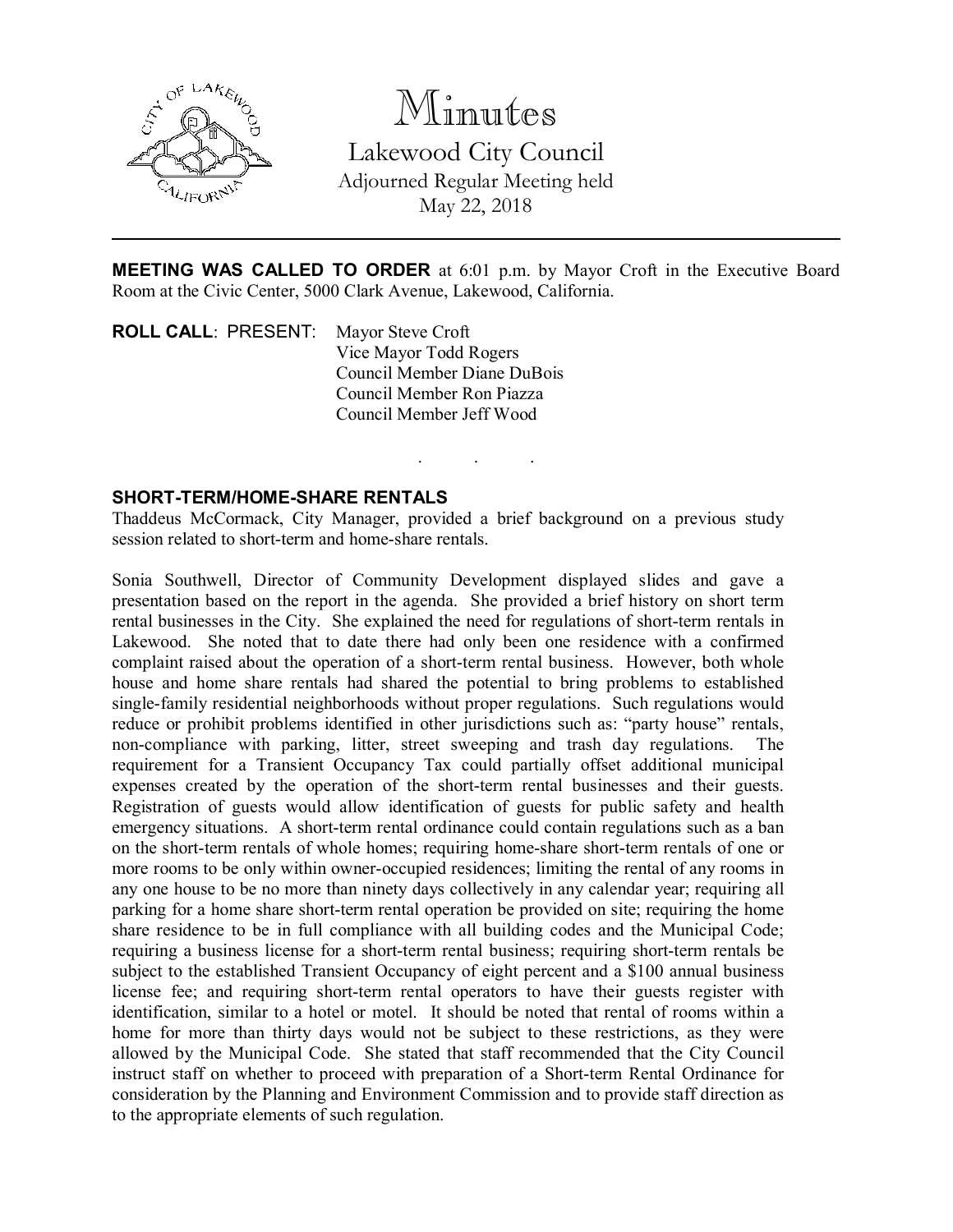# SHORT-TERM/HOME-SHARE RENTALS - Continued

Responding to questions from Council Member DuBois, Ms. Southwell stated that stays up to thirty days were considered short-term rentals and that summer rentals in the area were most likely either due to activities occurring in Lakewood such as for family-oriented events or due to the City's proximity to local amusement parks.

Ms. Southwell explained that specific address information was not provided when searching for locations from short-term rental websites, such as AirBnB, and that despite bans on such rentals in some cities, search results for those cities still yielded available rentals.

Ms. Southwell confirmed for Vice Mayor Rogers that there were various websites showing short-term rental listings with some duplication on competing sites but not by a significant number.

Mr. McCormack reported having met with a few companies, such as HdL, who collected the transient occupancy tax and had conducted outreach to the rental sites and found the numbers of rental locations to be consistent among the sites. He also provided clarification on the recommended actions which were to limit the number of rentals to ninety days, requiring the rental to be owner occupied and ensuring sufficient onsite parking for people renting such rooms.

Mr. McCormack responded to an inquiry from Council Member Wood regarding the number considered to be sufficient parking by stating that it would be one parking space per room rental.

Mayor Croft concurred with the suggestion that the renters be required to park on the driveway at the property.

Council Member Piazza raised concerns regarding the challenges of enforcing any potential regulations related to short-term rentals. Mr. McCormack replied by stating that should regulations be enacted, companies, like HDL and others providing such services by contract, could track and verify the businesses who were registered on those sites and that if there were discrepancies, would seek compliance. He added that Code Enforcement Officers would likely respond to complaints about problem sites.

Steve Skolnik, Office of the City Attorney, responded to inquiries from Council Member Piazza by stating that short-term rentals were occurring regardless of whether cities regulated them and opined that such rental activity was likely to continue whether disallowed or not.

Mr. Skolnik confirmed for Vice Mayor Rogers that, as conceived, the maximum of ninety days would be the total for the year regardless of the number of rooms being rented but that it would be up to the discretion of the City Council.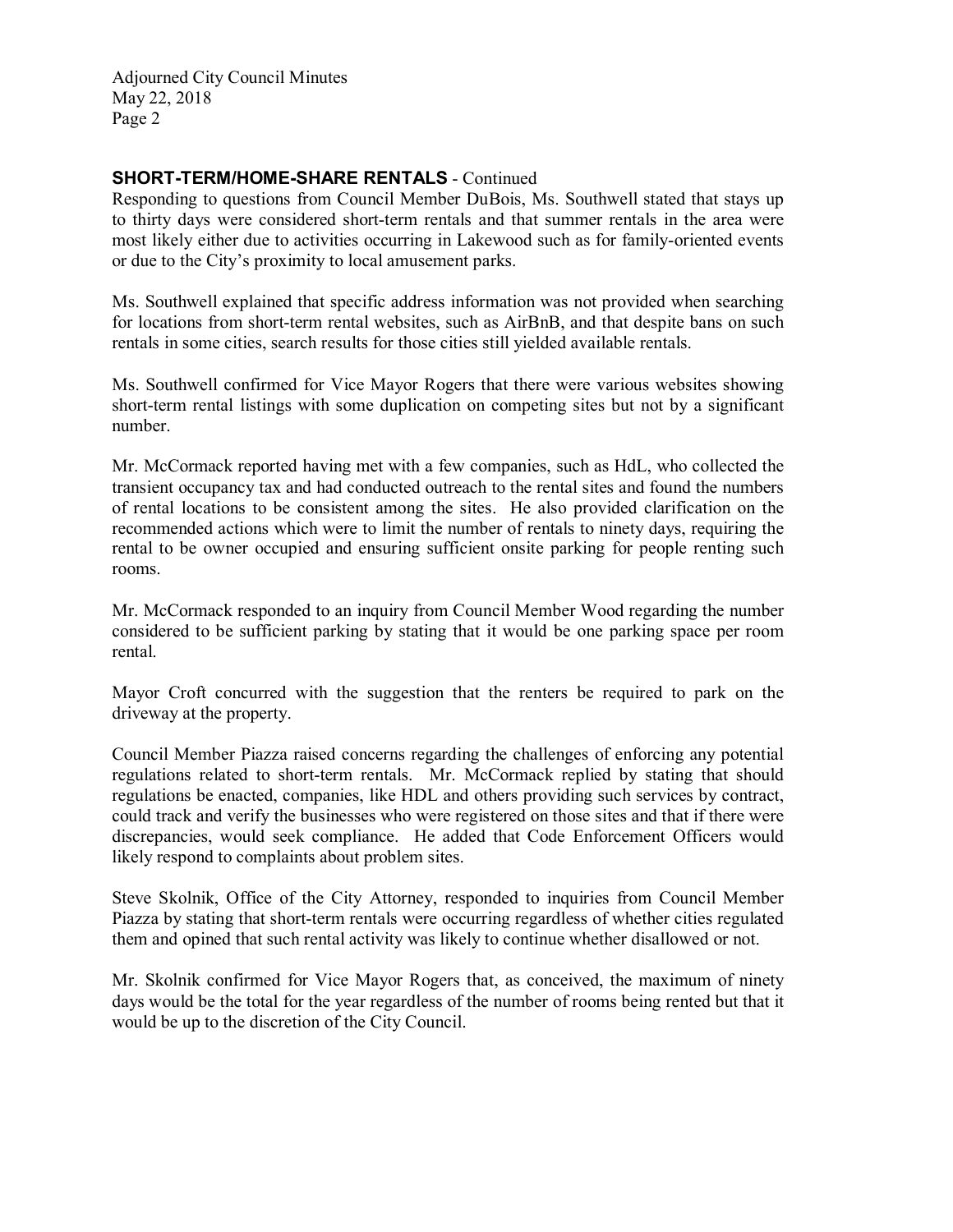# SHORT-TERM/HOME-SHARE RENTALS - Continued

Vice Mayor Rogers stated that since responses to code violations were complaint based, regulations should be enacted to enable enforcement. Mr. McCormack stated that an ordinance had been prepared in draft form which included some of the suggested regulations such as collection of the transient occupancy tax; requiring a business license and any other regulatory permits that were applicable; and the requirement for 24/7 owner contact information.

Council Member Wood inquired about anticipated revenue and the number of complaints received to date. Mr. McCormack stated that by limiting the number of rentals to ninety days, the dollar amount would be less than had been estimated using numbers from current rental activity. Ms. Southwell responded that two complaints had been received.

Council Member Wood expressed concerns that there seemed to be no advantage to the City allowing such rentals and asked whether it would be permissive if not in the code. Mr. Skolnik stated that from a zoning standpoint, if it were the City Council's decision to disallow them, he recommended that an ordinance be written and adopted enacting such a regulation to avoid any ambiguity.

Mr. McCormack explained that even if such an ordinance were adopted, short-term rental activity would still occur. He cited as an example that the City of Cerritos banned such rentals and found that in searching sites like AirBnB, there were a number of listings in Cerritos.

In response to Council Member Piazza's questions regarding code enforcement costs, Mr. McCormack replied that at the current level of activity, there would be more than enough to offset them.

Vice Mayor Rogers concurred with Council Member Wood's suggestion to look into scheduling of code enforcement officers during the off Fridays and weekends when some violations occurred.

Sally and Larry Hill, Lakewood, addressed the City Council regarding the increased number of rentals at a neighboring location citing issues with the owner not being onsite; guest arrivals at all hours of the day and night; and street parking issues.

Mayor Croft enumerated the items to be included in the ordinance such as the ninety day limit, owner-occupied; specify that whole house rentals would not be allowed; off street parking for guests; including business license and transient occupancy tax regulations; and requiring 24/7 contact information.

Ms. Southwell stated that the ordinance would be prepared and presented initially to the Planning and Environment Commission and then to the City Council for consideration.

Mayor Croft instructed that Mr. and Mrs. Hill be notified of the Planning and Environment Commission hearing date.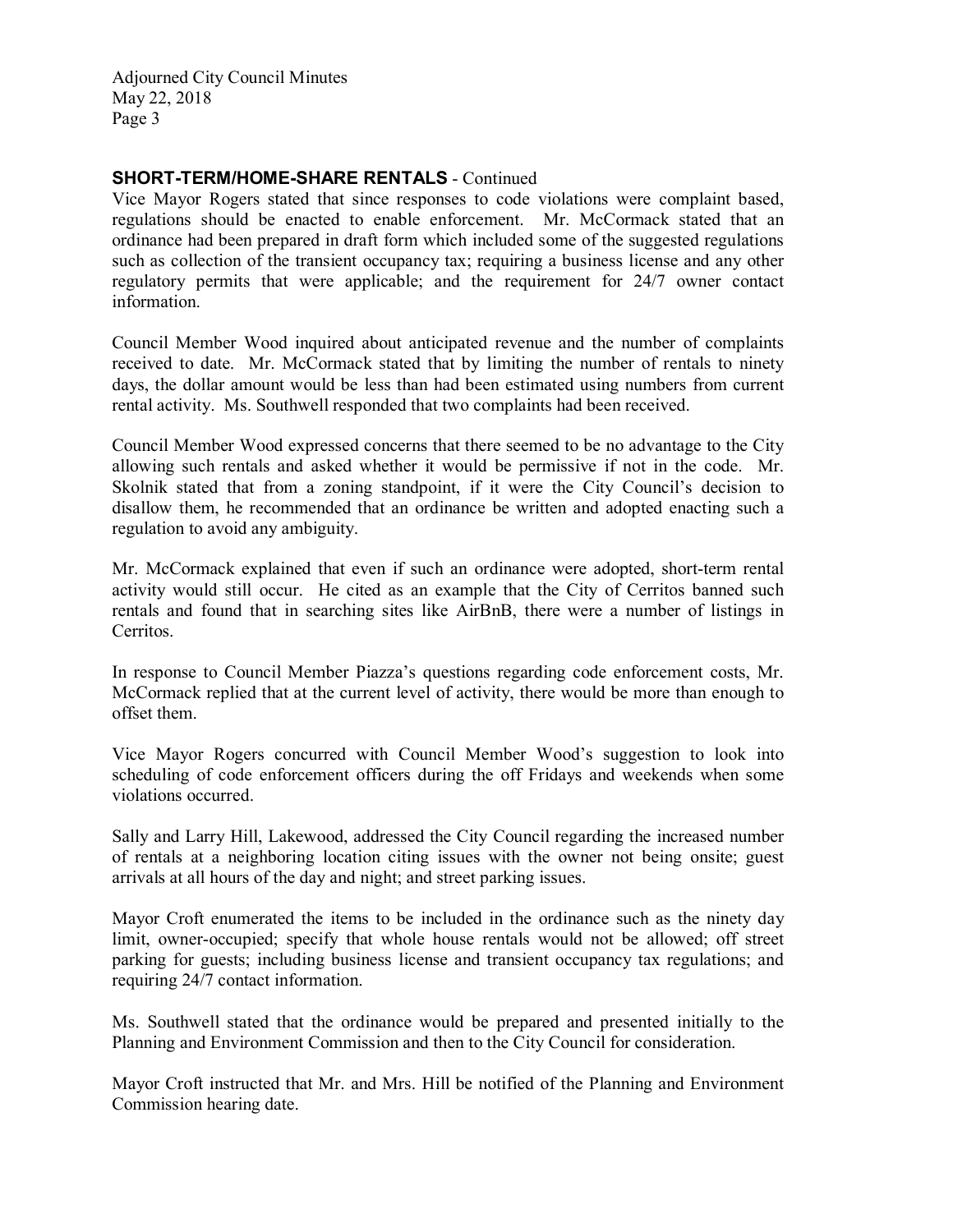### ACCESSORY DWELLING UNITS

The City Manager briefly summarized the State's actions related to accessory dwelling units (ADU).

The Community Development Director displayed slides and made a presentation based on the report in the agenda. She reported that the Community Development Department had received over sixty ADU related inquiries since passage of the first ADU law. There were two ADUs under construction and more had been reviewed by the Development Review Board or were currently in plan check. In reviewing the ADU plans submitted to the City, staff had observed several shortcomings that would be detrimental to the community if development of ADUs were allowed to continue without proper development standards. She outlined some of the primary concerns that could be corrected with the adoption of an ordinance, which would establish development standards for ADUs, including ADUs would be subject to review by the Development Review Board for design and architectural compatibility; ADUs would only be allowed on a lot with a properly permitted owner-occupied dwelling unit; no part of an ADU would be allowed on the upper floor of a two-story accessory structure; the minimum lot size currently in the code was not allowed by the State and the ordinance would ask that the sites that add an ADU comply with the minimum lot size currently existing on the code for new single family residences; the minimum floor area would be 460 feet, which was the minimum size the city currently requires for a senior apartment; the maximum floor area would be 1,200 square feet for a detached ADU, or if attached, no more than 50% of the existing home and attached ADUs should have a separate exterior entrance from the primary residence; the primary residence should be required to maintain two off-street parking spaces; ADUs should be required to have 650 square feet of contiguous and useable open space in addition to the 750 square feet for the primary residence, with minimum dimensions of 10 feet; for units that were rented or leased, there should be a minimum rental period of not less than 30 days to discourage ADUs from being used as short-term rentals; and a Notice of Condition could be required to be recorded documenting the conditions for an ADU and to notify future homebuyers that the property must be owner-occupied. She concluded by stating that staff recommended that the City Council instruct staff to proceed with preparation of an Accessory Dwelling Unit Ordinance for consideration by the Planning and Environment Commission.

Ms. Southwell confirmed for Mr. McCormack that current regulations allowed for 45% lot coverage.

Recognizing that such units could not be prohibited, Mr. Skolnik stated that staff was operating under the assumption that the intent would be to minimize the impact that these units were likely to add and that would be the action taken unless otherwise directed.

Mayor Croft concurred by stating that he felt such units would be detrimental to the neighborhoods and quality of life.

Ms. Southwell stated that it was proposed that prior to construction of these units that the applicant would have to show adequate sewer, water and electricity capacity as well as fire flow.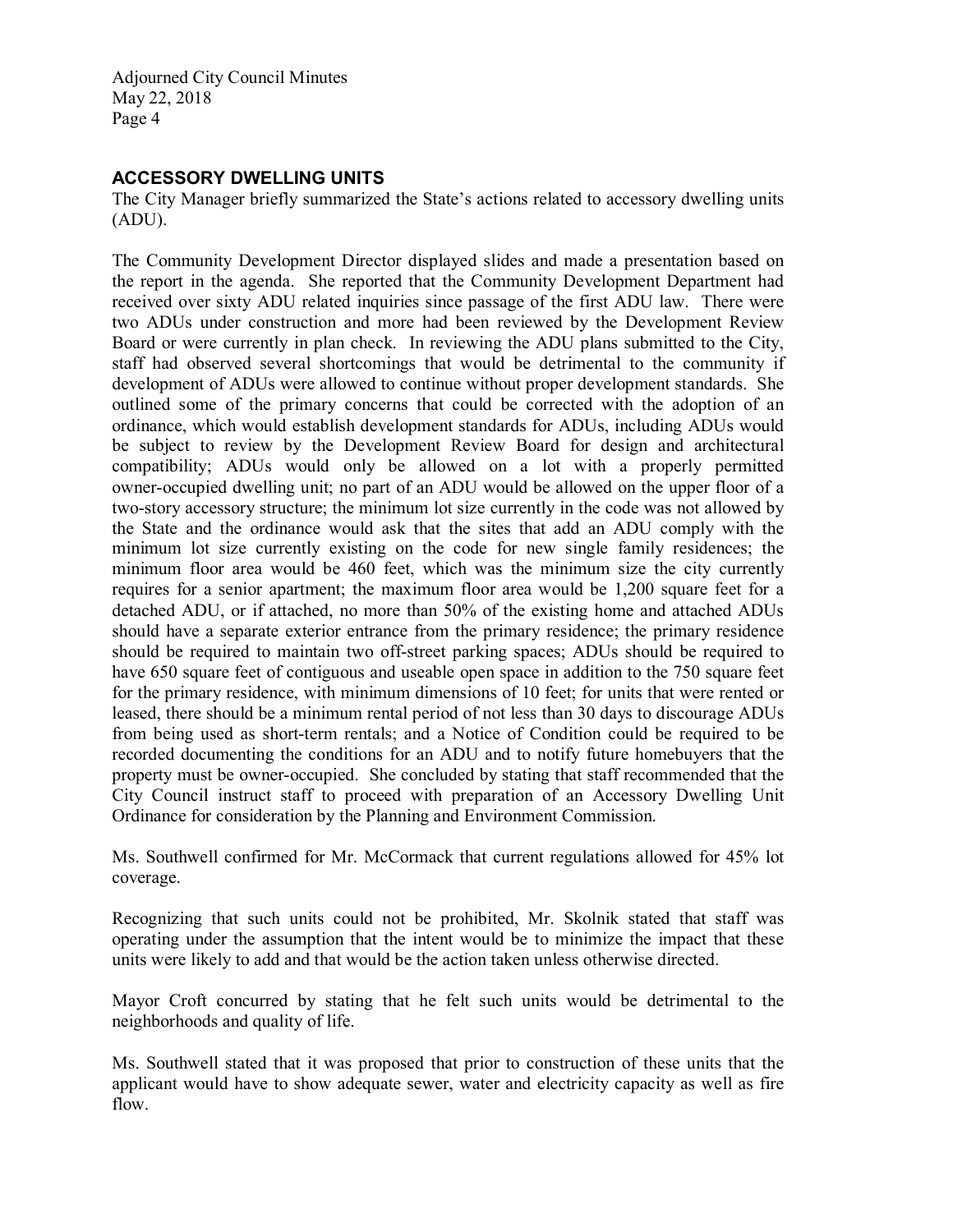## ACCESSORY DWELLING UNITS - Continued

Ms. Southwell confirmed for Vice Mayor Rogers that such an addition triggered a reassessment for property tax purposes and that fee recovery might be possible with regard to the additional impacts to the infrastructure by including such a requirement in the ordinance.

Lisa Rapp, Director of Public Works, stated that in terms of the electricity issue, such additions would have an impact to the electrical grid.

Council Member Wood expressed the need to be open minded and cited the potential benefit for those with aging parents that such units would allow their parents some independence while being close in proximity.

Mayor Croft stated that having not heard any objections from the City Council, he suggested that staff move forward with drafting an ordinance which included the minimizing factors.

. . .

# MISCELLANEOUS AFFORDABLE HOUSING ISSUES

The City Manager explained that the properties owned by the Housing Successor Agency were purchased with housing funds, and, therefore, required that they be purposed for affordable housing. The properties were zoned multi-family and a proposal had been received from Habitat for Humanity for two of those sites. At one of the sites, Habitat owned the adjacent property. He stated that it was requested that the City Council provide direction for staff.

The Community Development Director displayed slides and highlighted the proposal submitted by Habitat for Humanity.

Council Member Wood inquired whether the Habitat for Humanity mission had changed regarding the involvement of community volunteers in the building of the project. Patrick McGuckian, Assistant Director of Community Development, stated that part of their proposal included use of the "sweat equity" from the people who would be buying the homes so they would be assisting in the construction.

Ms. Southwell confirmed for Council Member Piazza that the property could not be sold because of the way it had been procured.

Responding to a question from Council Member DuBois, Ms. Southwell stated that there were other companies besides Habitat for Humanity who provided affordable housing options.

Mr. Skolnik responded to questions from Mayor Croft and Council Member Piazza by stating that no one would be able to develop the properties with the income restrictions and without the land being donated. He added that if a more favorable proposal were received, the quality of the build might suffer.